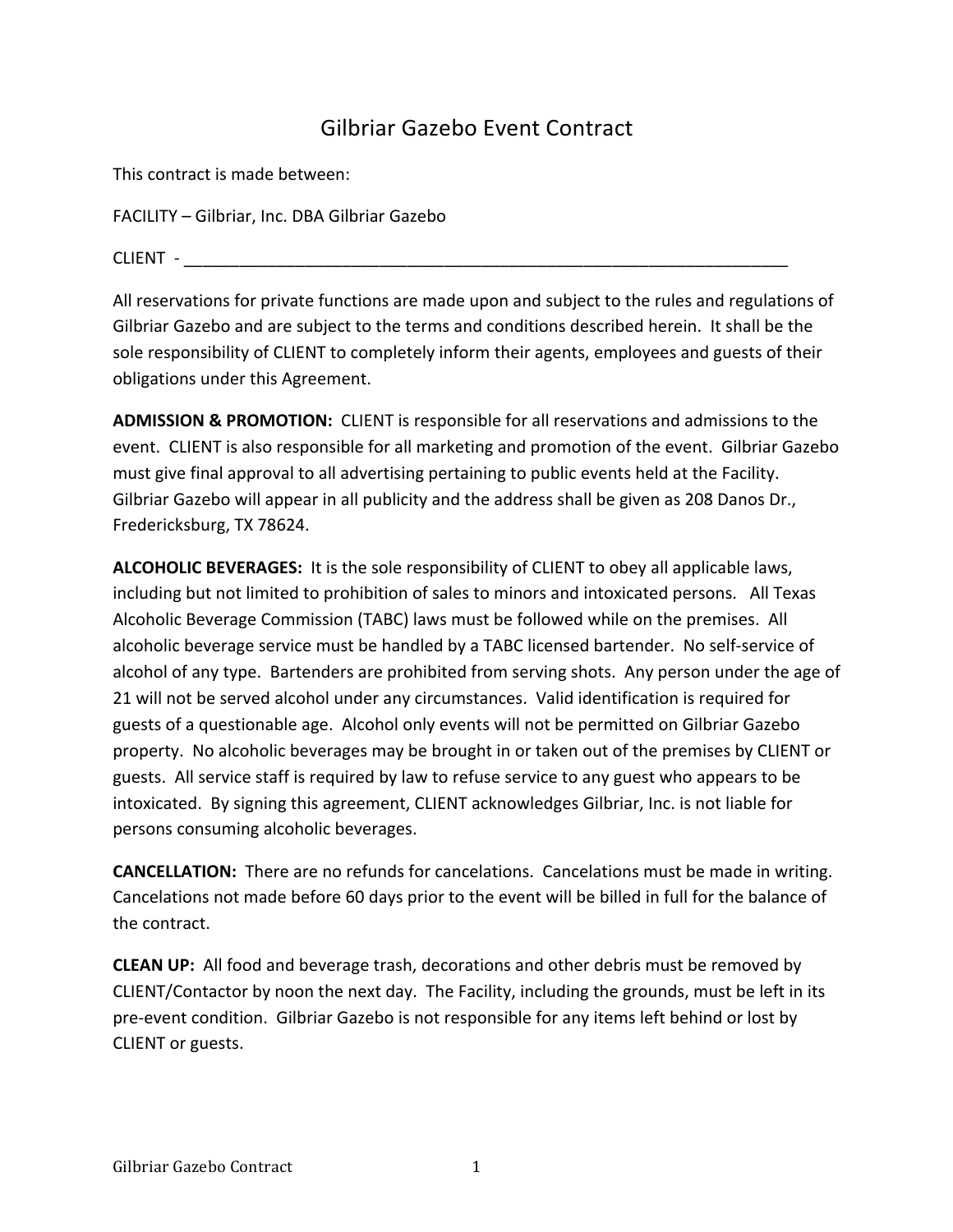**DAMAGE DEPOSIT:** Included with the final payment, CLIENT is required add an additional \$1,000 as a damage deposit. This amount will be refunded if not used to cure: damages to the property, extraordinary maintenance, repairs or missing items. Amounts in excess of the Damage Deposit will be billed to the CLIENT. Gilbriar Gazebo will provide details of the charges against the Deposit. Failure to pay additional costs will result in denial of future facility booking requests and possible litigation. Refund will be mailed to client's address on file within 30 days of event.

**DECORATIONS:** Gilbriar Gazebo must approve all decorations. Decorations may be attached with command strips. No staples, nails, screws, tacks or tape of any kind may be used to attach decorations. Specifically note that all types of tape will ruin a polished concrete floor: DO NOT USE ANY TYPE OF TAPE ON THE FLOOR. No paint may be applied. No sand, cornmeal, silly string, balloons, bubbles, hay or fake flower petals may be used. No sparklers or real candles may be used, but battery operated candles are permitted.

For send offs we allow natural flower petals and streamers on sticks. We do not allow rice, birdseed, glitter, confetti, sparklers or fake flower petals.

**ENTERTAINMENT:** All entertainment, for any type of production, including but not limited to sound, lighting, staging, and crew must be approved in advance by Gilbriar Gazebo.

**EQUIPMENT:** CLIENT agrees Gilbriar, Inc. shall not be required to provide any equipment not listed. CLIENT shall be solely responsible for obtaining any needed additional equipment and for any damage that may occur to such equipment. In signing this Agreement, CLIENT accepts all equipment and/or physical limitations of the Facility.

Both parties agree that the Facility will be delivered by Gilbriar, Inc. to CLIENT in its "as is" condition. CLIENT agrees that taking possession of the Facility shall be conclusive evidence that the Facility Space is in the condition agreed upon herein.

HAZARDOUS MATERIALS: CLIENT shall not cause or permit the storage, use, generation, or disposition of any Hazardous Materials (as hereinafter defined) at the Facility. CLIENT agrees to indemnify, defend, and hold harmless Gilbriar, Inc. from all fines, suits, procedures, claims, and actions of every kind, and all costs associated therewith (including attorneys' and consultants' fees) arising out of or in any way connected with CLIENT'S violation of this provision. CLIENT'S obligations and liabilities under this Section shall survive the expiration or termination of this agreement. For purposes in this Agreement, the term Hazardous Materials' means any explosives, fireworks, guns, radioactive materials, acids or any other hazardous substances.

**IMPOSSIBILITY:** The performance of this Agreement is subject to termination without liability upon the occurrence of any circumstance beyond the control of either party - such as acts of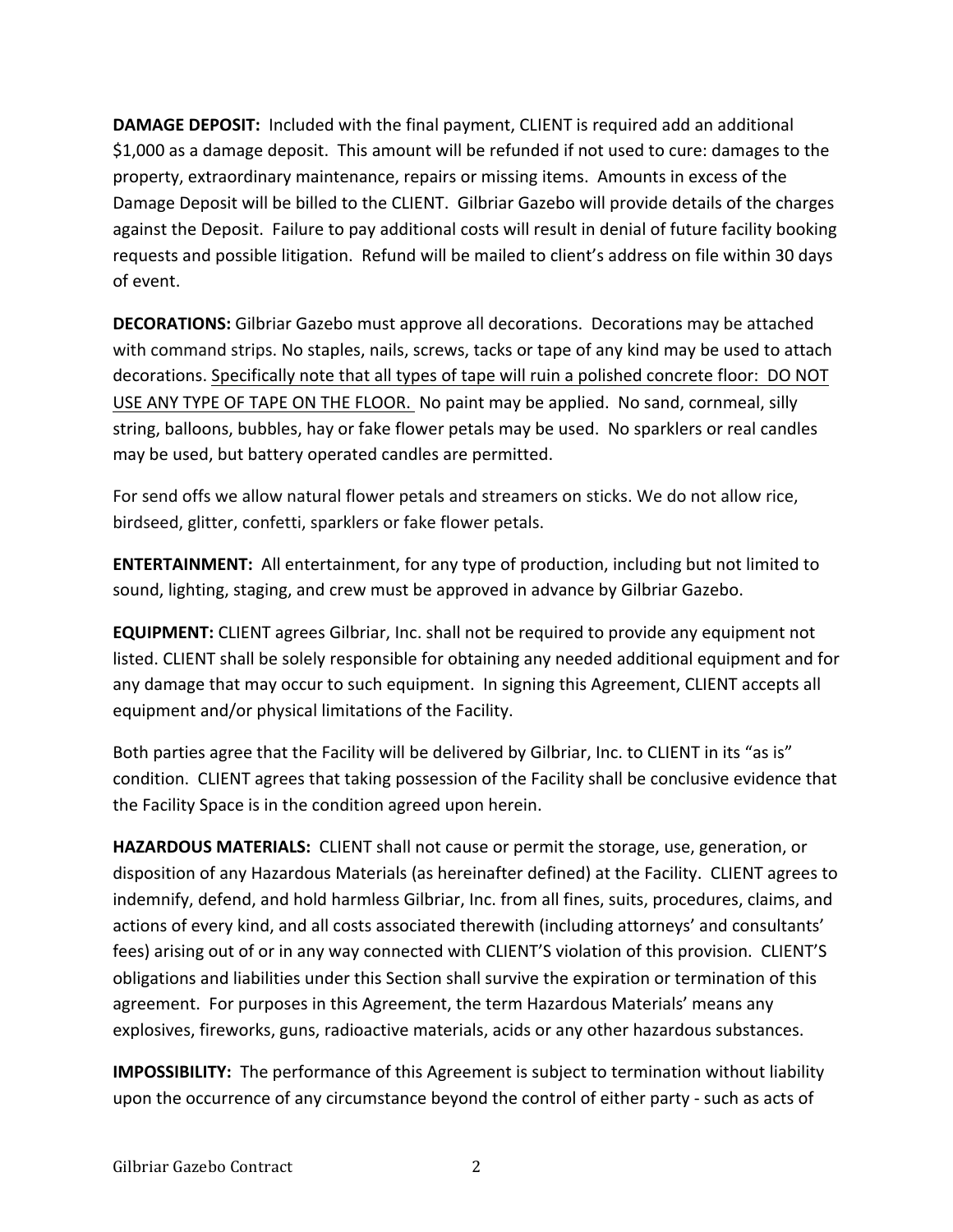god, war, acts of terrorism, government regulations, natural or man-made disaster, strikes, civil disorder, or curtailments of transportation facilities - to the extent that such circumstance makes it illegal or impossible for the facility to provide, or for groups in general to use, the property's meeting rooms. The ability to terminate this Agreement without liability pursuant to this paragraph is conditioned upon delivery of written notice to the other party setting forth the basis for such termination as soon as reasonably practical - but in no event longer than ten (10) days - after learning of such basis.

**INSPECTION & LIABILITY:** Gilbriar, Inc. reserves the right to attend and control all private functions and does not, and will not, assume liability for (1) any personal property or equipment brought onto the property by CLIENT, CLIENT'S guests or invitees, or (2) any injury to CLIENT, CLIENT'S guests or invitees. CLIENT HEREBY INDEMNIFIES, DEFENDS, AND HOLDS GILBRIAR GAZEBO, PAULA D STONE and GILBRIAR, INC. HARMLESS FROM ANY AND ALL CLAIMS, ACTIONS, DAMAGES, LIABILITIES, COSTS, AND EXPENSES BY ANY PARTY, INCLUDING GUESTS OF USER ARISING OUT OF ANY SUCH EVENT.

Accidents must be immediately reported to the attending representative of Gilbriar Gazebo. A written report of the accident must be submitted to Gilbriar, Inc. at the facility address within 24 hours. CLIENT agrees to immediately deliver to Gilbriar, Inc. at the facility address, any and all legal documents relating to claims or proceedings arising out of any accident involving the Facility. CLIENT shall not aid any claimant but shall cooperate fully with Gilbriar, Inc. in manners connected with any claims or suits.

CLIENT AGREES THAT AS PART OF THE TERMS OF THIS AGREEMENT, CLIENT ON BEHALF OF HIMSELF/ HERSELF/ ITSELF AND HIS/ HER/ ITS GUESTS, HEIRS, EXECUTORS, ADMINISTRATORS, ASSIGNS AND LEGAL REPRESENTATIVES AGREES TO INDEMNIFY AND HOLD HARMLESS GILBRIAR GAZEBO, AND GILBRIAR, INC. AND ITS OWNERS, OFFICERS, REPRESENTATIVES, AND EMPLOYEES FROM ANY AND ALL DAMAGES OR LIABILITY ARISING IN CONNECTION WITH OR RELATED TO RENTAL OF THE FACILITY EXCEPT WHERE SUCH DAMAGES ARE CAUSED SOLELY BY GILBRIAR GAZEBO OR GILBRIAR, INC.

**INSURANCE:** CLIENT shall obtain general liability insurance covering the day(s) of the event in the minimum amount of \$1,000,000 (one million dollars). A certificate of insurance and a policy endorsement naming Gilbriar Gazebo as an additional insured on the policy shall be provided to Gilbriar Gazebo at least one week before the day of the event. Event day insurance is available through www.wedsafe.com or user's insurance broker. All Vendors working at Gilbriar Gazebo shall carry and maintain in full force and effect while working at Gilbriar Gazebo workers compensation insurance, general liability insurance and policy endorsement naming Gilbriar Gazebo as an additional insured showing the required insurance is in place.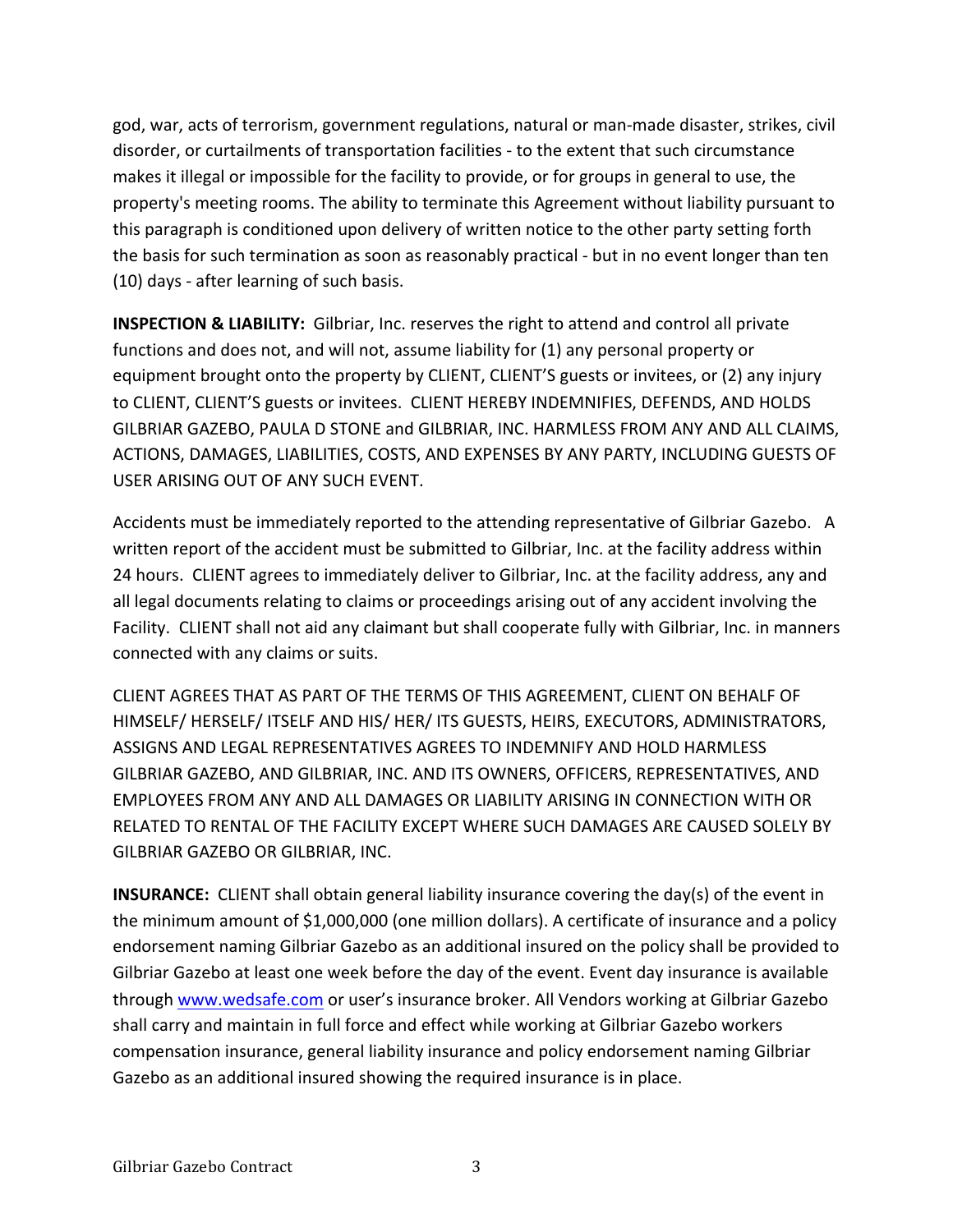**MISCELLANEOUS:** This Agreement shall be construed under and in accordance with the law of the State of Texas, and all obligations of the parties created by this Agreement are performable in Gillespie County, Texas. If this agreement is signed in the name of a corporation, partnership, association, club, or society, the person signing represents and warrants to Gilbriar Gazebo that he/she has the authority to bind such an entity and that such party will be personally liable for the faithful performance of this contract. This Agreement constitutes the sole and only agreement of the parties and supersedes any prior understanding or written or oral agreements between the parties. No amendment, modification, or alteration of the terms of this Agreement shall be binding unless it is in writing, dated subsequent to the effective date of this Lease, and dully executed by the parties hereto. CLIENT AGREES BY HIS/HER SIGNATURE ON THE FACE HERE OF THAT HE/SHE HAS READ AND IS AWARE OF THE TERMS AND CONDITIONS CONCERNING THE USE OF THE FACILITY AND ACCEPTS FULL RESPONSIBILITY HEREIN.

**NON-TRANSFERABILITY:** Facility rentals made to a particular CLIENT are made exclusively for that CLIENT. CLIENT shall not have the right to assign its rights or obligations under this Agreement without prior written consent of Gilbriar Gazebo. If the CLIENT relinquishes a date, that date reverts to Gilbriar Gazebo for the scheduling of a new event.

PARKING: Parking at designated areas only. Adherence to traffic flow indicated by property signage is strictly enforced. Gilbriar Gazebo is not responsible for theft or damage to any vehicle, or possessions therein, during, prior, or after the event. Any transportation services, including valet parking, will be at the expense of the CLIENT.

**PAYMENT TERMS:** A NON-REFUNDABLE payment of one third the total price is due at the time of contract signing to secure an event date. The balance of the contract and security deposit must be paid in full 60 days prior to event. There are no refunds for cancelations.

**PLANNER:** Gilbriar Gazebo STRONGLY suggests that CLIENT utilize the services of a professional wedding/party planner, as facility management DOES NOT INCLUDE management of the event, vendors, time schedule or the flow of the event including guests arrival, cake, flowers, decorations, photographers, DJ, caterers, etc.,

**RESERVATIONS:** Gilbriar Gazebo reserves the right to refuse any and all applications. Reservations will be confirmed only upon receipt of the required deposit and signed contract.

**SAFETY:** A representative of Gilbriar Gazebo shall have the right to enter the Facility at any time during its use by CLIENT. CLIENT, or a guest or any other person under the CLIENT'S control, shall not engage in any act intended to facilitate criminal activity, including drugrelated criminal activity, on the property. CLIENT shall be responsible for the enforcement of all Gilbriar Gazebo facility policies during the period of use. CLIENT is responsible for the conduct and behavior of the group using the facility.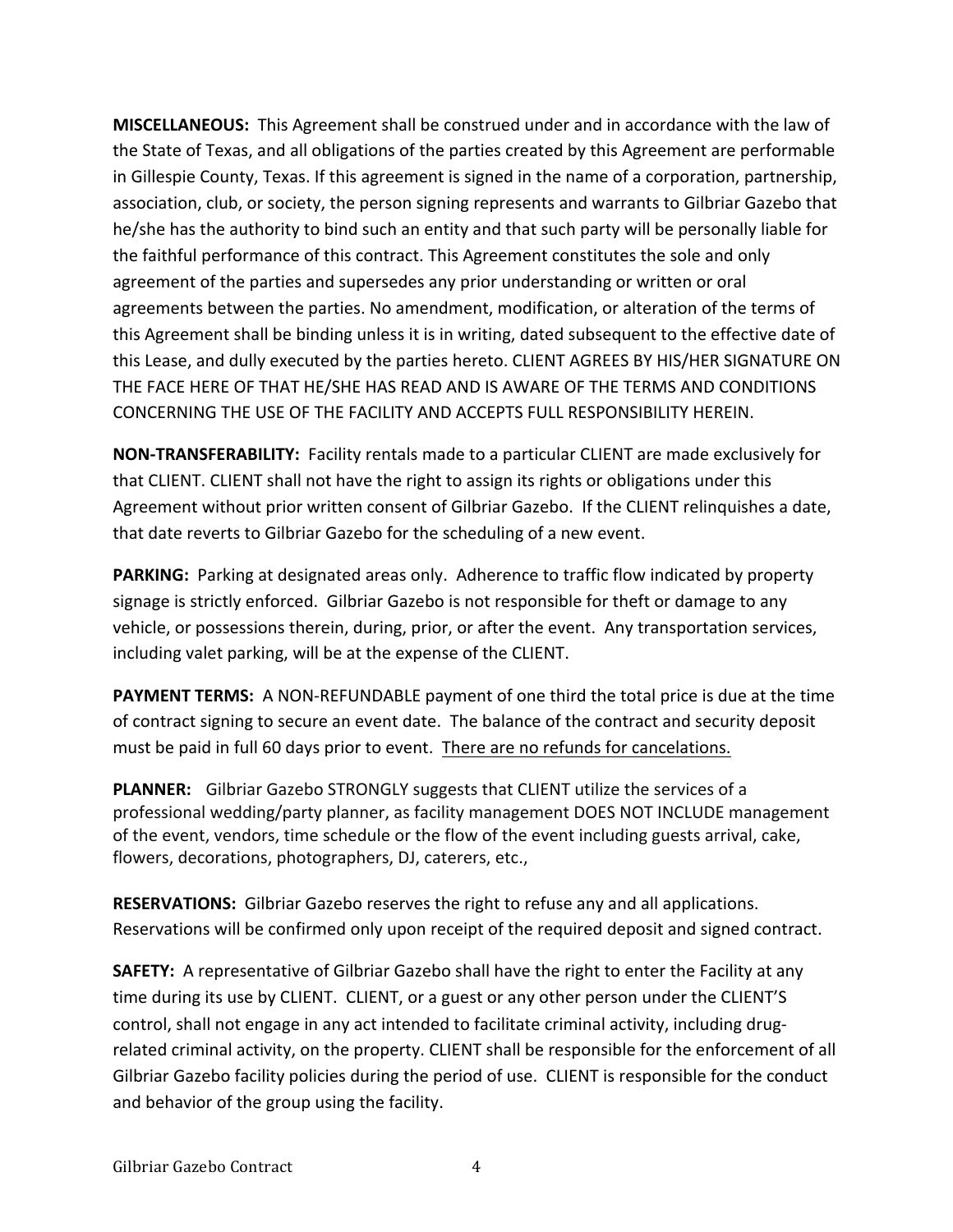**SECURITY:** Events with fewer than 100 guests require one law enforcement officer. Events with 100+ guests require two law enforcement officers.

**SETUP:** Gilbriar Gazebo reserves the right to make adjustments or changes in any setup arrangements for safety requirements. CLIENT may not physically alter anything in the facility. Any electrical extension cords, all decorations and any signage must be approved by Gilbriar Gazebo PRIOR TO INSTALLATION.

**SMOKING:** Gilbriar Gazebo is a NO SMOKING VENUE. Smoking is permitted in the designated outdoor area only. Violators will be asked to leave.

**TERMINATION/DAMAGES:** Should CLIENT be found in violation of any of the provisions of this Rental Agreement, Gilbriar Gazebo shall have the option, at its sole discretion to terminate the Agreement and CLIENT will forfeit all payments made previously to Gilbriar Gazebo and shall remain liable for all rental fees and other expenses including legal fees incurred, whether or not the event actually occurs.

If CLIENT fails to remove personal belongings or event items from the Facility by noon the following day, Gilbriar Gazebo may dispose of said items at will.

Gilbriar Gazebo staff will inspect for damages and trash removal after the event. Client is welcome to attend this inspection. Incomplete trash removal will be billed at \$250. Damage to the facility or equipment shall be paid in full by the person or group signing this Agreement. CLIENT shall be responsible for damages to the building, furniture, and equipment caused by the CLIENT or anyone associated with the CLIENT'S use of the facility.

In addition to anything else provided herein, CLIENT expressively agrees to pay Gilbriar Gazebo on demand:

1. Any fine or legal violation, including administrative fees, against CLIENT during the term of this Agreement, or against Gilbriar Gazebo to the extent arising out of or relating to the renting of the Facility to CLIENT.

2. All expenses incurred by Gilbriar Gazebo in connection with the collection of monies due Gilbriar Gazebo pursuant to this Agreement or in enforcing any term or condition of this Agreement, including all attorney's fees, administrative fees and costs.

3. All costs of repairing any damage to the Facility

4. \$50/hour cleaning fee for excessive messiness, beyond normal after-party conditions

The rights and remedies provided in this agreement are cumulative and the use of any one right or remedy by Gilbriar Gazebo shall not preclude or waive its right to use any or all other